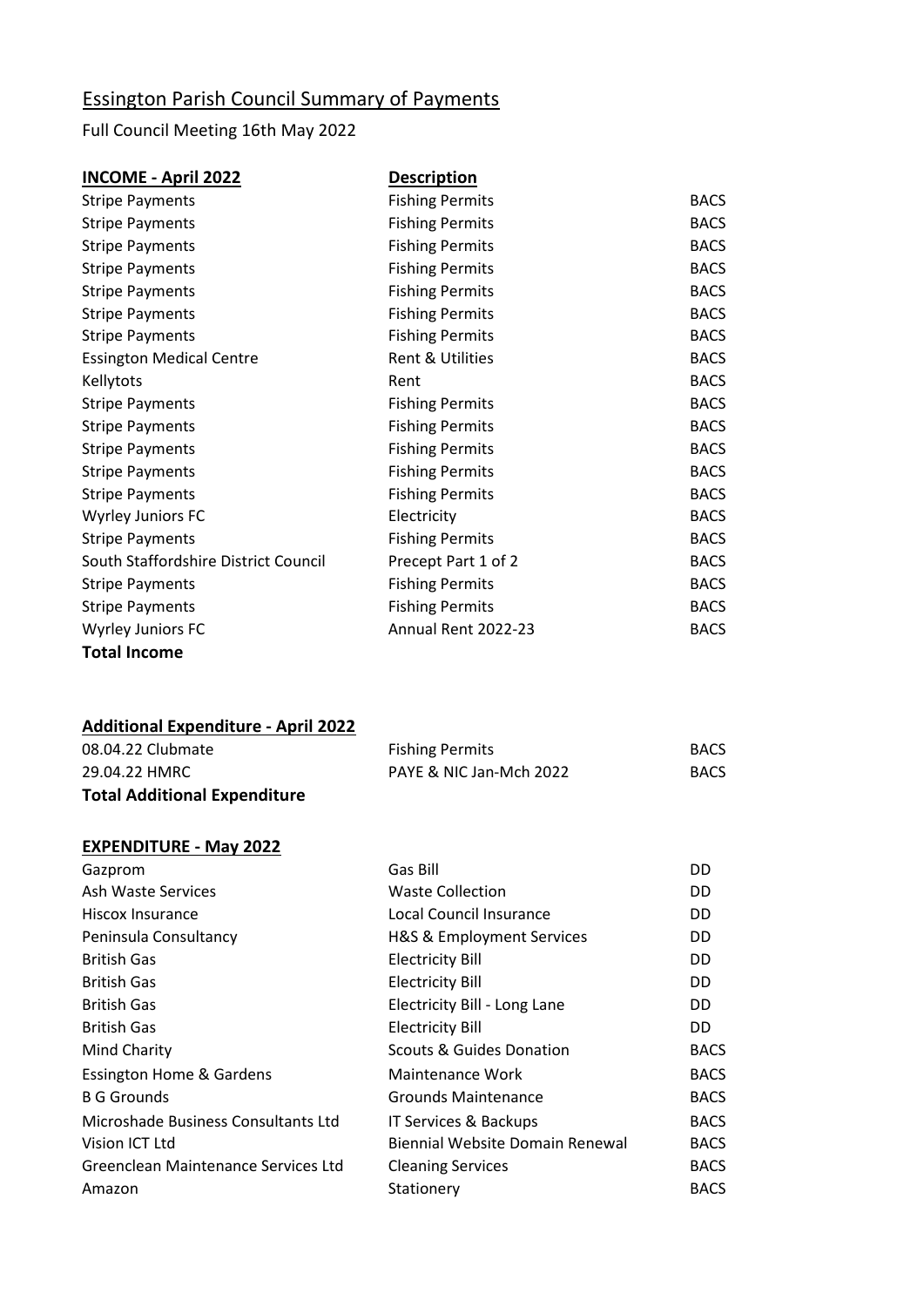| <b>Staff Salaries</b>             | <b>Net Monthly Salaries</b>  | <b>BACS</b> |
|-----------------------------------|------------------------------|-------------|
| <b>Staffordshire Pension Fund</b> | <b>Pension Contributions</b> | <b>BACS</b> |
| L Tipler                          | Microsoft Reimbursement      | <b>BACS</b> |
| Hiscox Insurance                  | Reimbursement Overpayment    | <b>BACS</b> |
| <b>Total Expenditure</b>          |                              |             |

Signed\_\_\_\_\_\_\_\_\_\_\_\_\_\_\_\_\_\_\_\_\_\_\_\_\_\_\_\_\_\_

Chairman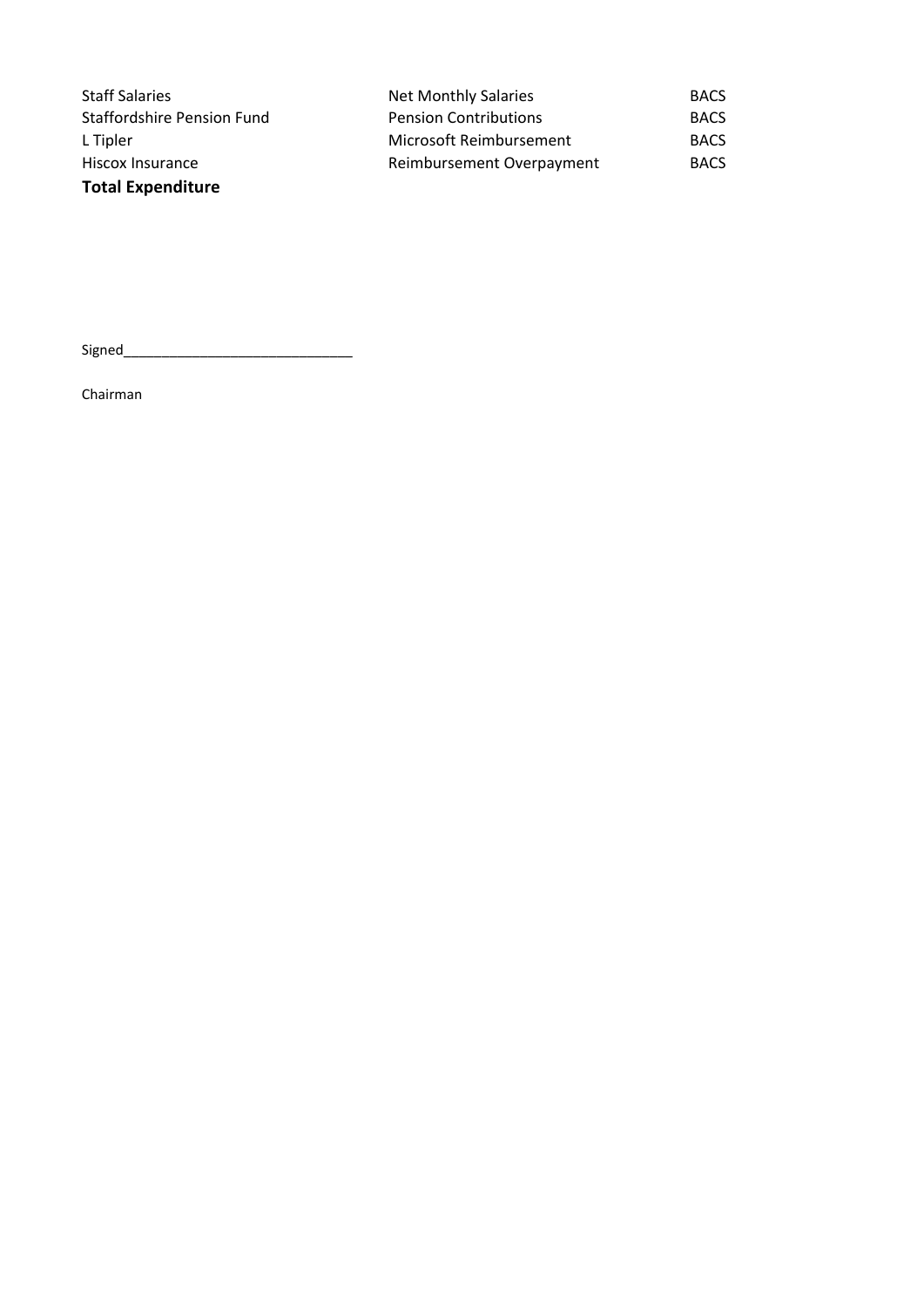| £ (Net)  | £ (VAT) | £ (Gross) |
|----------|---------|-----------|
| 11.51    | 0.00    | 11.51     |
| 98.55    | 0.00    | 98.55     |
| 20.09    | 0.00    | 20.09     |
| 127.93   | 0.00    | 127.93    |
| 96.03    | 0.00    | 96.03     |
| 64.02    | 0.00    | 64.02     |
| 32.01    | 0.00    | 32.01     |
| 2221.88  | 77.05   | 2298.93   |
| 300.00   | 0.00    | 300.00    |
| 79.21    | 0.00    | 79.21     |
| 43.52    | 0.00    | 43.52     |
| 43.52    | 0.00    | 43.52     |
| 180.14   | 0.00    | 180.14    |
| 43.52    | 0.00    | 43.52     |
| 2170.56  | 108.53  | 2279.09   |
| 43.52    | 0.00    | 43.52     |
| 70000.00 | 0.00    | 70000.00  |
| 55.03    | 0.00    | 55.03     |
| 32.01    | 0.00    | 32.01     |
| 1164.00  | 0.00    | 1164.00   |
| 76827.05 | 185.58  | 77012.63  |
|          |         |           |
|          |         |           |
| 85.50    | 0.00    | 85.50     |
| 1969.25  | 0.00    | 1969.25   |
| 2054.75  | 0.00    | 2054.75   |
|          |         |           |
| 1695.03  | 339.01  | 2034.04   |
| 409.30   | 81.86   | 491.16    |
| 732.64   | 0.00    | 732.64    |
| 205.53   | 38.82   | 244.35    |
| 95.80    | 4.79    | 100.59    |
| 62.68    | 3.13    | 65.81     |
| 749.99   | 149.99  | 641.29    |
| 534.41   | 106.88  | 899.98    |
| 340.00   | 0.00    | 340.00    |
| 10.00    | 0.00    | 10.00     |
| 812.00   | 0.00    | 812.00    |
| 61.20    | 12.24   | 73.44     |
| 90.00    | 18.00   | 108.00    |
| 871.28   | 174.26  | 1045.54   |